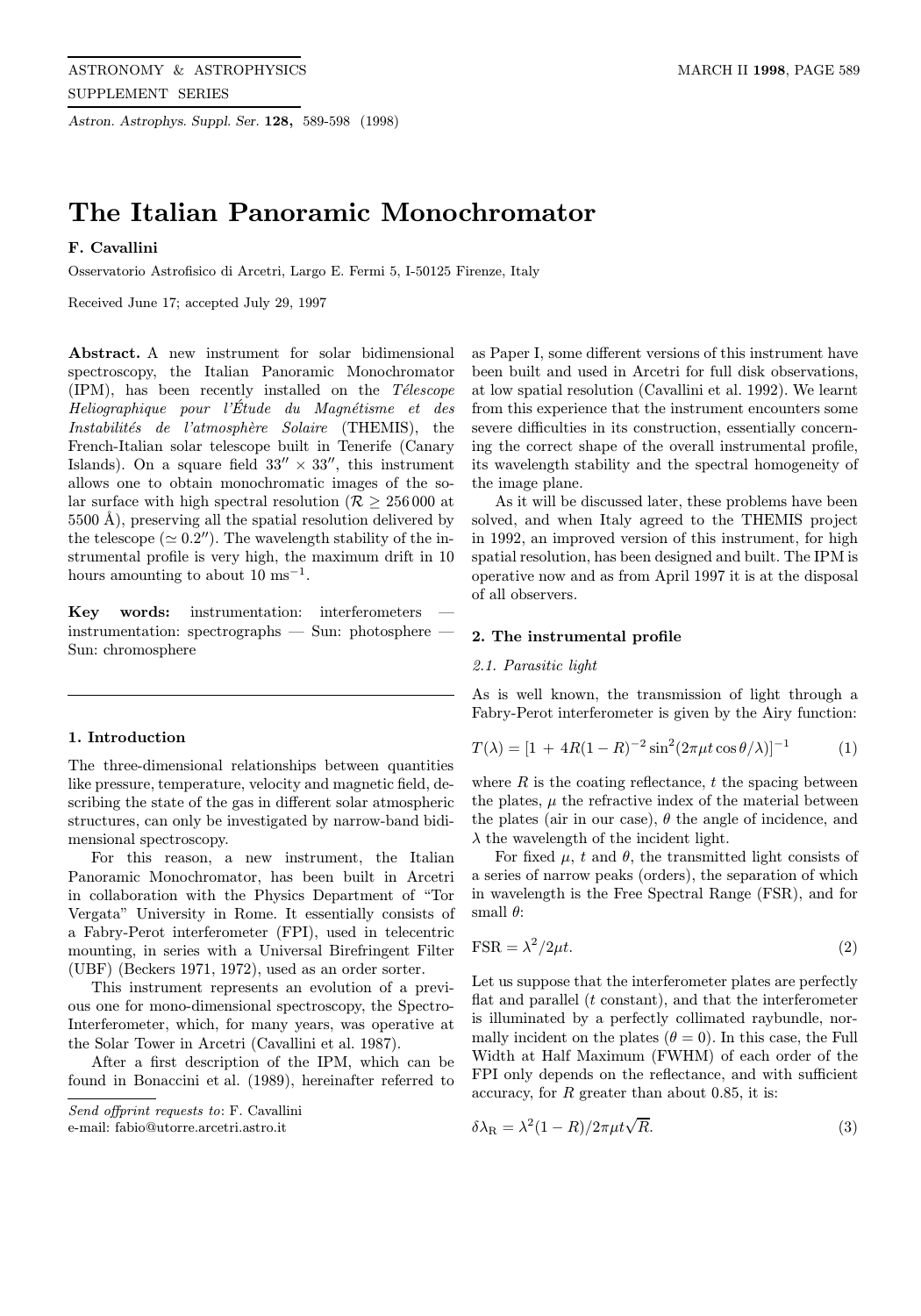Due to the periodicity of its passband, an FPI obviously demands a prefilter to be used as a spectroscopic device. In the case of an emission spectrum, with well spaced lines, an interference filter may be sufficient, but in the case of an absorption spectrum, like the solar one, a single order of the interferometer must be isolated. For this reason, the passband of the order sorter must be narrower than the interferometer FSR, which in turn, through Eqs. (2) and (3), depends on the required FWHM of the transmission order. If the use of the FPI is not limited to the strongest solar lines, the isolated order must be significatively narrower than a typical photospheric line, with a FWHM  $\simeq$  $100 - 200$  mÅ. If we impose  $\delta \lambda \simeq 20$  mÅ, corresponding to a spectral resolution  $\mathcal{R} \equiv \lambda/\delta\lambda \simeq 300\,000$ , a FSR  $\simeq$  1 Å is obtained for the interferometer. An order sorter with a FWHM  $\leq 1$  Å will be therefore necessary.

As described in Paper I, on the IPM a Universal Birefringent Filter is used as order sorter for the FPI. Each passband of the UBF has a shape which resembles a  $\text{sinc}^2$ function, with a FWHM =  $0.250 \text{ Å}$  and a FSR = 128 Å at  $H_{\alpha}$ . An interference filter (IF), with a FWHM  $\simeq$  50 Å, is then sufficient to isolate a single UBF passband.

From the spectroscopic point of view, the instrument therefore consists of three filters mounted in series. If  $W_{\text{IF}}(\lambda)$ ,  $W_{\text{UBF}}(\lambda)$  and  $W_{\text{FPI}}(\lambda)$  respectively are the IF, UBF and FPI spectral transmissions, the overall instrumental profile  $W(\lambda)$  is:

$$
W(\lambda) = W_{\text{IF}}(\lambda) W_{\text{UBF}}(\lambda) W_{\text{FPI}}(\lambda). \tag{4}
$$

When the maximum of the UBF transmission profile coincides with one of the FPI orders, it follows that the overall instrumental profile consists of one main peak and some side lobes. These unwanted transmission bands contribute to the parasitic light, defined as:

$$
P = \int_{\lambda_1}^{\infty} W(\lambda) \, d\lambda / \int_{\lambda_0}^{\lambda_1} W(\lambda) \, d\lambda \tag{5}
$$

where  $\lambda_0$  and  $\lambda_1$  respectively are the wavelength of the transmission peak and of the first zero of the UBF passband.

As shown in Paper I, the parasitic light can be minimized by a suitable matching of the interferometer FSR with the spacing of the UBF zeroes. However, it must be taken into account that, decreasing the operating wavelength, the relative wavelength position of the UBF passband zeroes shrinks with respect to the maxima of the FPI transmission orders. For extended operating wavelength ranges, this therefore prevents the minimization of the parasitic light contribution from the UBF side lobes, that is obtained by adjusting the adjacent orders of the FPI on the first zeroes of the UBF passband. A realistic compromise is obtained by choosing an interferometer with a 3 mm plate separation. In this case, the side orders of the FPI coincide with the third zeroes of the UBF passband at  $H_{\alpha}$  (FSR = 0.75 Å). The parasitic light is minimum ( $\simeq 0.7\%$ ) at 6563 Å, and maximum ( $\simeq 2.2\%$ ) at the blue edge of the useful wavelength range  $(4600 \text{ Å})$ .

In practice, however, the aforesaid suppression of the unwanted orders of the interferometer is not secured if the UBF passband sensibly differs from the theoretical one and/or the tuning between the UBF and the FPI is not correct. These conditions therefore require a very careful research of the tune solutions for the nine crystal groups forming the UBF (see Paper I), and a wavelength stability of the UBF and of the FPI such as to secure variations of the parasitic light and of the overall passband transparency smaller than the required photometric precision  $(1\%)$ .

For a relative detuning of 9 mÅ at 5500 Å, the peak transparency of the instrumental profile decreases of 1%, while the parasitic light increases of 0.4%. As the interferometer is very stable in wavelength (see Sect. 2.3), this result requires a wavelength stability of the UBF better than about 10 mÅ. This is obtained by measuring the resistance of a platinum wire, wound on the crystal groups, and by applying small corrections to the angular position of each group. The drifts of the UBF passband can then be compensated, securing a wavelength stability of  $\pm$  1 mÅ, better than required.

# 2.2. Spectral resolution

As shown in Sect. 2.1, to reduce the parasitic light, a maximum plate separation of 3 mm must be adopted for the interferometer. This condition imposes a lower limit to the FWHM of the instrumental profile (Eq. (3)), lowering therefore the attainable spectral resolution. In particular, for a coating reflectance  $R = 0.95$  (see Table 1):

$$
\delta \lambda_{\rm R} = 8.2 \text{ mA} \text{ and } \mathcal{R}_{\rm R} = 670 \text{ 000 at } 5500 \text{ Å}. \tag{6}
$$

Although the reflective resolution is much larger than the demanded one ( $\mathcal{R} \simeq 300 000$ ), we have to consider that in practice, if the raybundle associated with a given image point contains a range of  $\theta$  values and/or covers an area of the FPI plates where, due to flatness errors, the plate separation t fluctuates, the transmission profile will be broadened with respect to the reflective one (see later). To evaluate the effective spectral resolution, we have therefore to consider the geometry of the rays incident on the interferometer plates.

Two different optical mountings can be adopted. In the case of the so called classical mounting, the image formed by the telescope is collimated and the FPI is placed near the image of the entrance pupil. Each image point is then formed by a camera lens, which focuses a beam of rays propagating through the interferometer at the same angle with respect to the optical axis. In this case, the FWHM of each order of the FPI is larger than the reflective one  $(\delta \lambda_{\rm cl} > \delta \lambda_{\rm R})$ . In fact, the raybundle associated with each image point covers an area of the FPI plates within which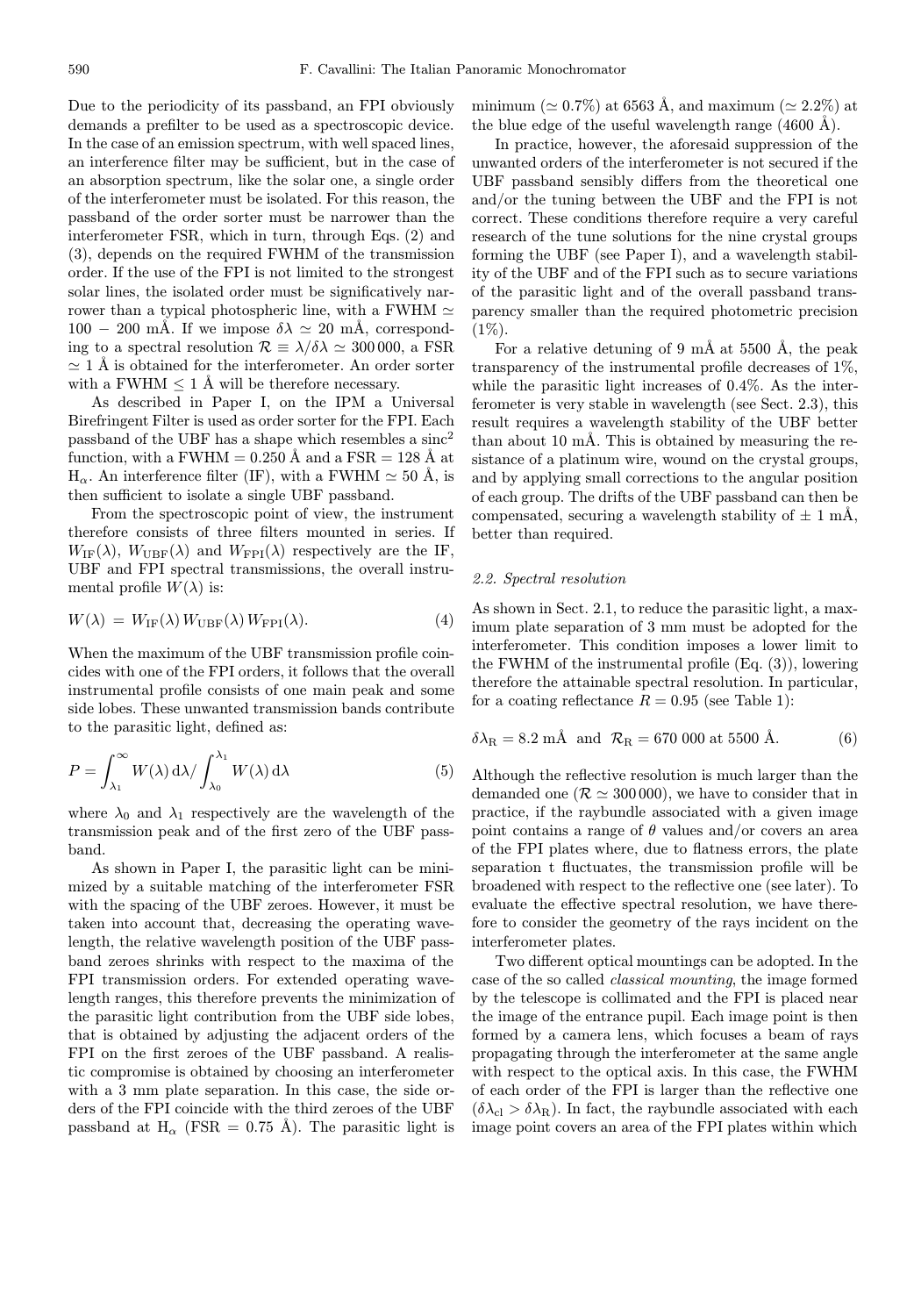the plate separation t fluctuates; for  $\theta = 0$ , this is accounted for by the  $2<sup>nd</sup>$  term in the following equation:

$$
\delta\lambda_{\rm cl} = [\delta\lambda_{\rm R}^2 + \delta\lambda_{\rm D}^2]^{1/2}
$$
  
= 
$$
[(\lambda^2(1-R)/2\pi\mu t\sqrt{R})^2 + (\lambda^2/pt)^2]^{1/2}
$$
 (7)

where p are the flatness errors (defects) in fractions of  $\lambda$ .

Moreover, for what concerns the off-axis image points, the largest effect is a shift of the transmission orders towards the blue  $(\Delta\lambda_{\theta})$ , following the well known equation:

$$
\Delta \lambda_{\theta} = -\lambda \theta^2 / 2. \tag{8}
$$

In classical mounting, therefore, the final image plane is spectrally dishomogeneous, in the sense that the wavelength of each order is not the same on each point, but depends on its distance from the optical axis, and this is also true for a perfect interferometer.

Instead, in the case of the so called telecentric mounting, the entrance pupil is collimated and the FPI is placed near an image plane. Consequently, all the image points are formed by ray cones normally incident on the interferometer and containing all the possible directions allowed by the optics. In this case, the FWHM of each order of the FPI is larger than the reflective one, because the raybundle corresponding to each image point contains a range of  $\theta$  values. Moreover, as the plate separation is not infinitely small, the ray cones always cover a small, but finite area of the FPI plates, and therefore, on each point of the final image plane, the FWHM of each order is also broadened by small scale flatness fluctuations.

In practice, to avoid that the interferometer plates are focused on the final image, the FPI is not placed on the image plane, but as far away as possible from it. In this case, each ray cone corresponding to each image point covers an area of the interferometer plates, the size of which depends on the distance of the FPI from the image and on the relative aperture of the beam. As the beam incident on the interferometer has a very small aperture (see later), the area covered by each ray cone is only some millimeter in size.

In conclusion, the FWHM  $(\delta \lambda_{\rm tc})$  of the interferometer orders will be broadened by the flatness errors as well as by the varying  $\theta$ , accounted for by the 2<sup>nd</sup> and 3<sup>th</sup> terms respectively on the following equation:

$$
\delta\lambda_{\rm tc} = [\delta\lambda_{\rm R}^2 + \delta\lambda_{\rm D}^2 + \delta\lambda_{\theta}^2]^{1/2}
$$
  
= 
$$
[(\lambda^2(1-R)/2\pi\mu t\sqrt{R})^2 + (\lambda^2/\overline{p}t)^2
$$

$$
+(\lambda\theta^2/8\mu)^2]^{1/2}
$$
 (9)

where  $\overline{p}$  are the small scale flatness errors in fractions of λ.

Generally  $p$  is defined as twice the maximum deviation of the considered surface from its ideal mathematical reference surface; this parameter combines therefore coarse and fine shape errors. However, in telecentric mounting, the broadening of the instrumental profile on each point of the final focal plane is produced by flatness errors, the scale of which is significatively smaller than the area of the interferometer plates. For this reason in Eq. (9) instead of  $p, \overline{p}$  has been used, which, as previously said, just represents the surface fluctuations at small scale. Since obviously  $\overline{p} \geq p$ , the 2<sup>nd</sup> term in  $\delta \lambda_{\text{tc}}$  is generally smaller than the corresponding one in  $\delta \lambda_{\text{cl}}$ ; in other words, the broadening of the instrumental profile produced by flatness errors is generally larger in classical than in telecentric mounting.

Also in the case of telecentric mounting, the final image plane is spectrally dishomogeneous, but in the sense that the wavelength position and the FWHM of each order randomly changes from a point to an other, due to the  $t$  fluctuations. However, unlike the case of the classic mounting, this is true only for a real interferometer.

Between the two optical mountings, the telecentric one has been adopted for the IPM. In this case it is possible to minimize the spectral dishomogeneities of the final image plane and to contain the broadening of the instrumental profile, produced by the varying  $\theta$ , within the limit imposed by the demanded spectral resolution. As a matter of fact, for the adopted interferometer (see Table 1), a surface accuracy of  $\lambda/150$  after coating at 5461 Å is claimed by the manufacturer. As a consequence, the maximum wavelength fluctuation of the instrumental profile on the final image plane is  $13.3 \text{ mA}$  peak to peak  $(728 \text{ ms}^{-1})$  at 5500 Å. Moreover, assuming  $\overline{p} = p = 150$ ,  $t = 3$  mm,  $R = 0.95$ , and imposing a spectral resolution  $\mathcal{R}_{\text{tc}} = 300\,000$  at 5500 Å, we obtain from Eq. (9)  $\theta = 18'$ , i.e. an f/190 relative aperture of the beam incident on the interferometer. In classic mounting, instead, an exceedingly small relative aperture (f/820) should be used to have the same wavelength variation from the center to the edge of the field  $(Eq. (8))$ . In practice, an  $f/192$  relative aperture has been adopted, corresponding to  $\theta = 17.9'$ .

Assuming  $\lambda = 5500 \text{ Å}, \ \mu = 1, \ \theta = 17.9', \ R = 0.95,$  $t = 3$  mm,  $\overline{p} = p = 150$  (see Table 1), we find:

$$
\delta\lambda_{\rm R} = 8.2 \text{ mA}, \quad \delta\lambda_{\rm D} \leq 6.7 \text{ mA}, \quad \delta\lambda_{\theta} = 18.6 \text{ mA} \tag{10}
$$

where the inequality symbol is due to the assumption  $\bar{p} =$  $p$ .

Following Eq. (9), we may conclude therefore that the FWHM of the instrumental profile and the spectral resolution of the IPM are:

$$
\delta\lambda_{\rm IPM} \le 21.5 \text{ mÅ} \text{ and}
$$
  

$$
\mathcal{R}_{\rm IPM} = \lambda/\delta\lambda_{\rm IPM} \ge 256\,000 \text{ at } 5500 \text{ Å}.
$$
 (11)

# 2.3. Wavelength stability

As the overall instrumental profile essentially is one order of the interferometer, its wavelength stability essentially depends on the interferometer itself, and, in particular, on the stability of the optical length of the cavity, i.e. the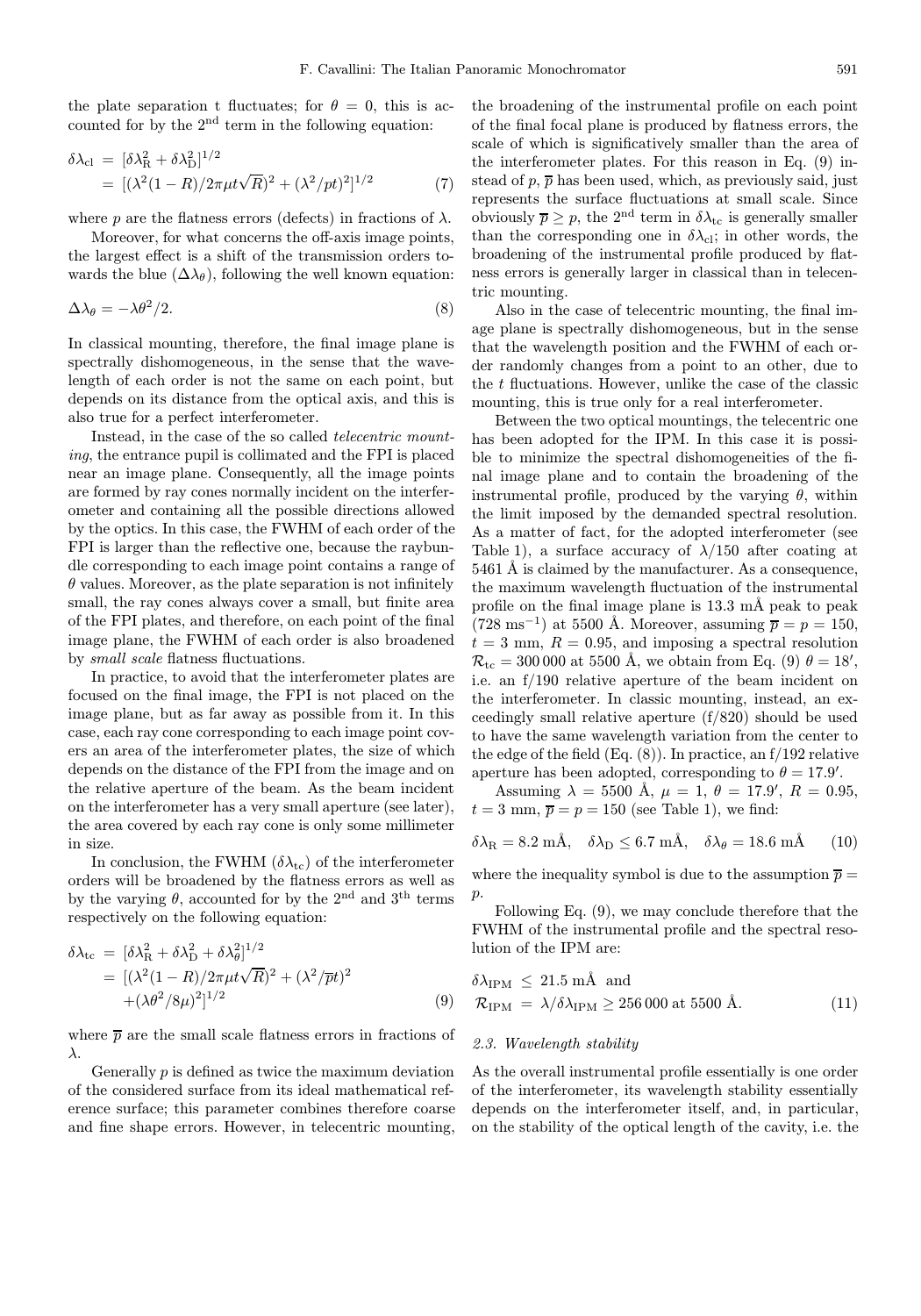| Manufacturer                                                                       | Queensgate Instruments Ltd.                                 |
|------------------------------------------------------------------------------------|-------------------------------------------------------------|
| Type                                                                               | Mod. ET50<br>piezo-scanned and<br>capacity servo-controlled |
| Clear aperture                                                                     | $50 \text{ mm}$                                             |
| Plate separation                                                                   | $3 \text{ mm}$                                              |
| Wedge angle                                                                        | 15'                                                         |
| Coating                                                                            | Multilayer broadband                                        |
| Wavelength range                                                                   | $4000 - 7000$ Å                                             |
| Reflectivity                                                                       | $0.95$ at 5500 Å                                            |
| Flatness errors of<br>each plate at 5461 Å                                         | $\lambda/150$ maximum<br>after coating                      |
| Cavity tuning                                                                      | $2000$ nm                                                   |
| Resolution                                                                         | 12 bits                                                     |
| Settling time<br>(response to step input)                                          | $\simeq 1.5~\mathrm{ms}$                                    |
| Temperature sensitivity<br>of the interferometer                                   | $3 \text{ mA} \text{ °C}^{-1}$ at 6438 Å                    |
| Temperature sensitivity<br>of the CS100 controller                                 | 0.1 mÅ $^{\circ}$ C <sup>-1</sup> at 6438 Å                 |
| Electronic noise equivalent<br>displacement of interferometer<br>plates with CS100 | 10 pm $\rm Hz^{-1/2}$ rms                                   |
|                                                                                    |                                                             |

product between the geometrical distance of the plates and the refractive index of the air between them.

On the adopted interferometer, the plate separation, as well their parallelism, are stabilized by a capacitance servo-control. A three channel bridge system, the CS100, uses capacitance micrometers to derive error signals when the spacing or the parallelism change. These signals are then used to drive piezo-electric staks which move to correct the errors. Because this is a close-loop system, nonlinearity and hysteresis in the piezo-electric are entirely removed.

The CS100 however can erroneously adjust the geometrical distance of the plates, thus producing wavelength instabilities of the interferometer, due to different effects: i) changes in the dielectric constant of the air, producing a wrong signal from the capacitance micrometers, ii) changes in the spacing between the pads of the micrometers, produced by thermal effects on the capacitor pillars, iii) electronic drifts produced by thermal effects on some components of the CS100.

Moreover, for what concerns the refractive index of the air, this obviously depends on the atmospheric changes of pressure, temperature and humidity.

The environmental effects on both the capacitance micrometers and the optical length of the cavity are easily eliminated by placing the interferometer in a sealed chamber. The residual thermal effects have then been eliminated by accurately thermostatizing both the interferometer and the electronics.

In particular, as the FPI has a thermal sensitivity of  $3 \text{ mA} \text{°C}^{-1}$ , to obtain a wavelength stability of  $\pm 1 \text{ ms}^{-1}$ , the interferometer must be thermostatized within  $\pm$  5  $10^{-3}$  °C. To this purpose the FPI chamber has been enclosed in a copper box, externally warmed by a sheet resistance, and covered by heat insulating panels; two fans mix the air to make the temperature uniform inside the box, and a thermostatic system allows one to obtain a thermal stability of  $\pm$  0.1 °C at about 37 °C. Then, a second sheet resistance, wrapped around the sealed chamber and controlled by a second independent thermostatic system, maintains the interferometer at about 38 ◦C within  $\pm$  5 10<sup>-3</sup> °C (Fig. 1), for variations of  $\pm$  2 °C of the ambient temperature.



Fig. 1. Temperature inside the interferometer chamber vs. time. The temperature has been evaluated by measuring the resistance of a Pt100, with a resolution of 1 m $\Omega$  ( $\pm$  2.5) 10<sup>−3</sup> °C), and the fluctuations relative to the mean ( $\simeq$  38 °C) have been plotted

As regards the CS100, its thermal sensitivity is 0.1 mÅ  $\rm{^{\circ}C^{-1}}$ , and a thermostatization within  $\pm$  0.1  $\rm{^{\circ}C}$ , obtained by controlling the speed of two fans cooling the electronics, is therefore sufficient to secure the demanded wavelength stability.

Finally, to test the residual drift of the interferometer, the  $^{114}$ Cd red line at 6438 Å, emitted by an isotopic spectral lamp, has been used. The stability of this line (secondary wavelength standard) is  $\pm 2 \cdot 10^{-8} \lambda$ , corresponding to  $\pm$  6 ms<sup>-1</sup> in velocity units (Engelhard & Bayer-Helms 1972).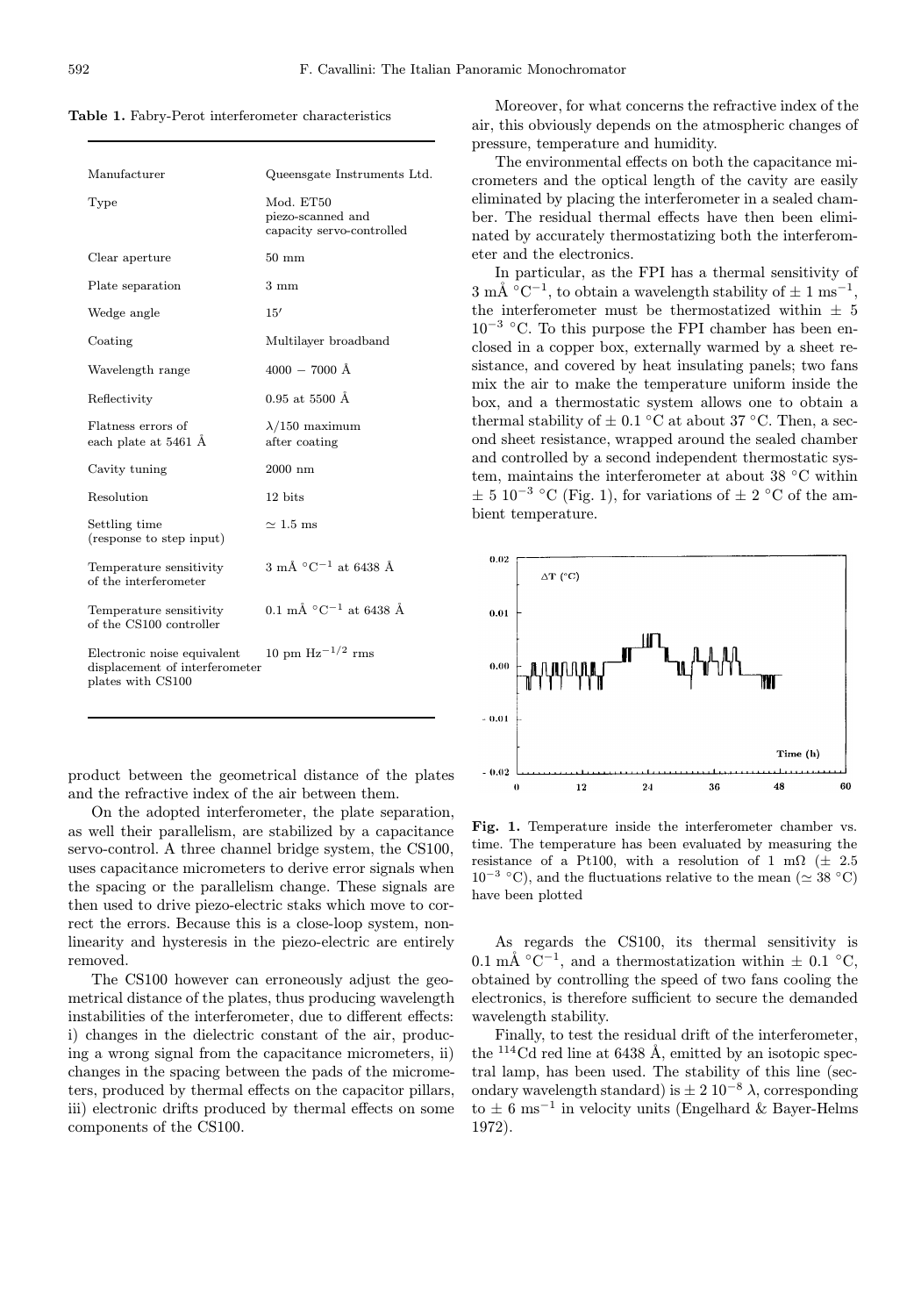The following assembly has then been used to perform the test. The interferometer, used in axial mode, was placed between two lenses: the first one collimates a pinhole, where a macrophoto lens forms an image of the lamp discharge tube, the second one forms an image of the pinhole on the cathode of a photomultiplier. A second photomultiplier, used as reference, directly sees, via a fiber optic, the light emitted by the lamp. The photomultipliers are both used in photon counting and are preceded by an interference filter, centered at  $6438 \text{ Å}$ , sufficiently narrow (FWHM  $= 50$  Å) to isolate the Cd red line.

This assembly was first used to accurately measure the profile of the Cd line and to locate on it a linear range, which was found between 60 and 80% of the peak intensity. The two points, at the center of the linear ranges on the blue and on the red flank of the line, have been then located at  $\pm$  13 mÅ from the line peak.

Let us define now as velocity signal the quantity:

$$
S(\Lambda - \lambda_0) = (I_{\rm B}/R_{\rm B} - I_{\rm R}/R_{\rm R})/(I_{\rm B}/R_{\rm B} + I_{\rm R}/R_{\rm R})
$$
 (12)

with

$$
\Lambda = (\lambda_{\rm B} + \lambda_{\rm R})/2 \tag{13}
$$

where  $\lambda_0$ ,  $\lambda_B$  and  $\lambda_R$  respectively are the wavelengths of the line peak and of two points on the blue and on the red flank of the line;  $I_\text{B}$  and  $I_\text{R}$  are the intensities measured on  $\lambda_B$  and  $\lambda_R$ ;  $R_B$  and  $R_R$  are the corresponding intensities measured by the reference photomultiplier. Fixed  $\lambda_{\rm R}$  –  $\lambda_B = 26$  mÅ, we have, within the linear range:

$$
S(\Lambda - \lambda_0) = K \times (\Lambda - \lambda_0) \tag{14}
$$

K has been then evaluated by a linear fitting of  $S$ , measured at five  $\Lambda$  around  $\lambda_0$  ( $\Delta\Lambda = 1$  mÅ). The so obtained value for  $K$  is:

$$
K = 0.065 \text{ mA}^{-1}.
$$
 (15)

It follows from Eqs. (13) and (14) that, if the wavelength stability of the interferometer must be measured within  $\pm$  1 ms<sup>-1</sup> ( $\pm$  0.02 mÅ), we must be able to measure a variation  $\Delta S = \pm 1.3 \, 10^{-3}$ . It is easy to show that, assuming  $I_B \simeq I_R \simeq R_B \simeq R_R \equiv I$ , the rms errors on S and  $\Delta S$ respectively are  $\sigma_{\rm S} = \pm (1/I)^{1/2}$  and  $\sigma_{\Delta S} = \pm (2/I)^{1/2}$ . If we impose  $\Delta S$  ≥ 3 $\sigma_{\Delta S}$ , we obtain therefore  $I \geq$  $10^7$  counts.

To measure this signal in a short time, a photon counting at frequencies of some MHz is obviously necessary. At this rate however the non linearity effects become relevant and the dead time of the chain formed by the photomultiplier, the amplifier-discriminator and the counter must be known. To this purpose, the following second assembly has been used. By means of a beamsplitter cube, the light emitted by a photodiode is seen simultaneously by the two photomultipliers. Between the diode and the cube a shutter allows one to measure the dark counting and a filter

wheel, carrying a neutral density  $(D = 0.1)$ , allows one to reduce the signal of a known amount. For each photomultiplier, the ratio R between the signals with and without density has then been measured at different light levels, up to 6.3 MHz.  $R$  has been then reported versus  $Log I$ , where  $I$  is the signal without density, and the dead time has been obtained by the best fit of the data. The same dead time has been found for the two photomultipliers  $(38 \text{ ns})$  and, accounting for it, the newly measured R are constant within 0.5%, up to 6.3 MHz.

The first described assembly, used to measure the profile of the Cd red line, has been then used to measure the wavelength stability of the interferometer. To this purpose, the position of the line peak has been located, and then the velocity signal  $S$  has been measured on two points at  $\pm$  13 mÅ from the line peak and on two other points at  $\pm$  14 mÅ. By using crossed polarizers, the signals on the two photomultipliers have been adjusted to  $\simeq 2$  MHz and an integration time of 5 s has been used, to secure a sensitivity of 1 ms<sup> $-1$ </sup>. The measurement has been repeated each minute for two days and the results are shown in Fig. 2, where the wavelength drift, obtained by Eqs. (13) and  $(14)$ , is plotted versus time. The curves a and b respectively refer to the measurements performed at  $\pm 13$ and  $\pm$  14 mÅ, and, for the sake of clarity, they have been arbitrarily shifted along the y axis. To evaluate the error on the measured drifts, the curve  $c$  has been then obtained as a difference between  $a$  and  $b$ . As it may be seen,  $c$  is a horizontal straight line with a superimposed noise, amounting to  $\pm$  0.85 ms<sup>-1</sup>. If we suppose that the error on  $a$  and  $b$  is similar, we may conclude that the error on each measured drift is  $\pm 0.60$  ms<sup>-1</sup>, significatively larger than the expected error  $\sigma_{\Lambda} = \sigma_{\rm S} \, {\rm K}^{-1} = \pm \, 4.9 \, 10^{-3} \, {\rm m\AA}$  $(\pm 0.23 \text{ ms}^{-1})$ . This discrepancy can be explained as due to the electronic noise of the CS100, which causes the interferometer plates to make small amplitude random movements about their mean position. Queensgate claims an electronic noise equivalent displacement of the FPI plates amounting to  $\pm$  10 pm Hz<sup>-1/2</sup> (see Table 1). For a 3 mm separation, this means a noise  $\sigma_{\text{CS100}} =$  $\pm t^{-1/2}$  ms<sup>-1</sup> Hz<sup>-1/2</sup>, where t is the integration time. If  $t = 5$  s, the electronic noise will be therefore  $\sigma_{\text{CS100}} =$  $\pm$  0.45 ms<sup>-1</sup>, and finally the total expected noise, photometric plus electronic, will be  $\pm 0.5$  ms<sup>-1</sup>, very similar to the measured value of  $\pm$  0.6 ms<sup>-1</sup>.

By carrying on the analysis of Fig. 2, it may be seen that the  $a$  and  $b$  curves show a very slow, nearly linear trend. From a linear fitting to the mean of the two curves, a drift of 0.014 mÅ h<sup>-1</sup> (0.65 ms<sup>-1</sup>h<sup>-1</sup>) is found. This drift, amounting to 0.67 mÅ (31 ms<sup>-1</sup>) in 48 h, cannot be ascribed to the the spectral line, the stability of which is  $± 6$  ms<sup>-1</sup>, neither to temperature effects on the interferometer, as shown by Fig. 1, but more probably to some electronic drift of the CS100. Other shorter measurements of the interferometer wavelength stability have been performed and different drifts have been found, but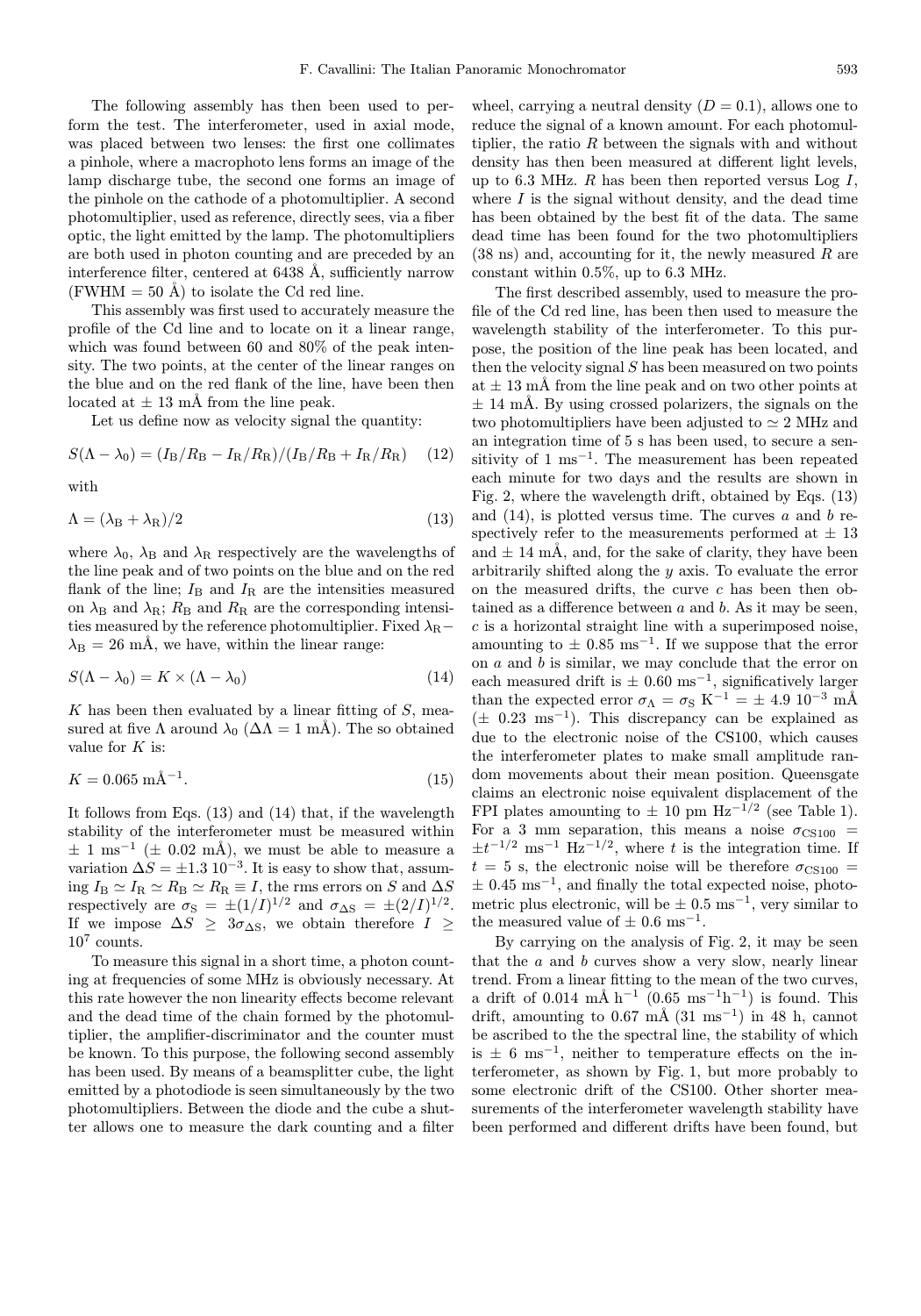

Fig. 2. Wavelength drift of the Fabry-Perot interferometer vs. time. The curves  $a$  and  $b$  refer to independent measurements of the 6438 Å Cd line position, respectively at  $\pm$  13 and  $\pm$  14 mÅ from the line peak. For the sake of clarity, the two curves have been arbitrarily shifted along the y axis. The curve c, a horizontal straight line with a superimposed noise of  $\pm$  0.85 ms<sup>-1</sup>, has been obtained as a difference between a and b

none larger than 5 ms<sup>−1</sup> has been observed over a period of ten hours.

Moreover, the residuals of the linear fitting, shown in Fig. 3, evidentiate wavelength instabilities amounting to  $0.34 \text{ m\AA}$  (16 ms<sup>-1</sup>) peak to peak. The cause of these fluctuations is not evident; their amplitude, however, very similar to the line instability, suggests that probably they must be ascribed to the spectral lamp, rather than to the interferometer itself. To test if these fluctuations could be ascribed to the lamp power supply, the recommended cathod heating current (0.8 A) and the discharge current (0.3 A) have been changed from 0.6 to 0.9 A and from 0.2 to 0.5 A respectively, but no variation on the velocity signal within  $\pm 1$  ms<sup>-1</sup> has been observed. It is evident, therefore, that to have a more accurate knowledge of the instrumental wavelength drift a more stable source, as, for example, a frequency stabilized laser, should be used.

In conclusion, after the inclusion of the interferometer in a sealed chamber and a careful thermostatization, the instrumental profile shows a very high wavelength stability: the maximum expected drift on 10 h, as in the case of a very long solar observation, is about  $0.2 \text{ mA}$  ( $10 \text{ ms}^{-1}$ ).

Anyhow, as a measurement of the instrumental wavelength drift demands a short time to be performed  $(\simeq 2.5 \text{ s}$  for an integration time of 1 s), such a measurement can be alternated to the observations and used to compensate the drift, by correcting the biasing voltage applied to the interferometer. However, in practice, because the smallest voltage step allowed by the CS100 corresponds to a wavelength shift of about  $1 \text{ mA}$ , too large with respect to the observed drift, this correction will seldomly be useful: when the instrument does not work correctly.



Fig. 3. Residuals of a linear fitting to the mean of the  $a$  and b curves of Fig. 2, showing wavelength instabilities amounting to 0.34 mÅ (16 ms<sup>-1</sup>) peak to peak

On the other hand, the measurement of the drift can be also useful a posteriori to verify the instrumental behaviour, and, in case, to correct the data for drifts exceeding the wavelength stability of the Cd lamp.

# 3. The instrument

#### 3.1. The telescope

The THEMIS telescope is an alto-azimuthal mounting where all the post-focus instrumentation is contained in a cylindrical tank rotating with the telescope around a vertical axis. The primary mirror is 0.9 m in diameter with an equivalent focal length of  $54.861$  m  $(f/61)$ . A transfer optics forms an image,  $\simeq 4'$  in diameter, on a secondary focus (F2), where the scale is 0.266 mm arcsec<sup>-1</sup> and the FWHM of the point spread function, for diffraction limited optics, is  $0.15''$  at 5500 Å.

When it was decided to install the IPM on THEMIS, the telescope was already completely designed and partially built in Orsay (Paris). Many mechanical constraints, therefore, have been imposed to the instrumental project, as: i) a  $90^\circ$  folding (M2 in Fig. 4) at 610 mm from F2, breaking the instrument in a horizontal and a vertical path, ii) a maximum volume for the vertical path of 500 mm  $\times$  500 mm  $\times$  3100 mm (W $\times$ P $\times$ H), iii) a 300 mm avoidance zone for access to the spectrograph at 1650 mm from M2, iv) a reduction of the available volume on the last 400 mm, for a second access to the spectrograph.

The IPM was therefore mounted, in part to a horizontal rail jutting out from the tank, in part to vertical rails fixed on the external wall. A moveable mirror, just before F2, horizontally folds the sunlight coming from the telescope towards the IPM. This mirror (M1 in Fig. 4) can be replaced by a dichroic, allowing to carry out, in different wavelength ranges, simultaneous observations with the IPM and the French spectrographs.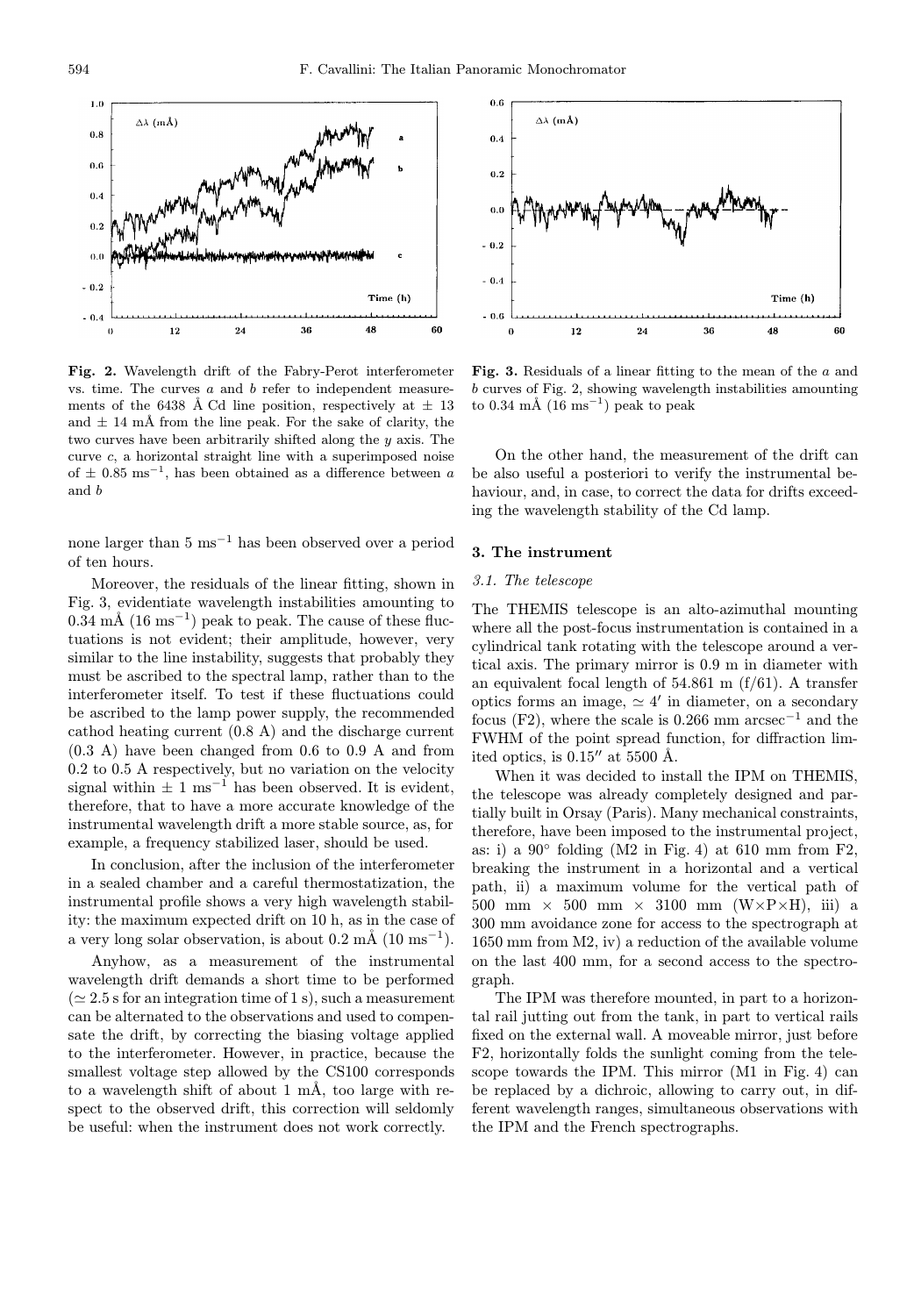

Fig. 4. Schematic drawing of the instrumental layout. The solid line represents the principal optical path, while the secondary ones are showed by dotted lines. Dashed boxes represent moveable mirrors, which can be pulled in or out the optical path. The meaning of the labels is as follows. C: polarizing beamsplitter cube, CCD: CCD camera, D: diaphragm, FPI: Fabry-Perot interferometer, IF: interference filter, L: lens, LP: linear polarizers, M: mirror, ND: neutral density, P: pinhole, PMT: photomultiplier, S: electronic shutter, SL: spectral lamp, TV: TV camera, UBF: Universal Birefringent Filter, W: filter wheel, WP: wave plate

#### 3.2. The principal optical path

The principal optical path is shown by the solid line in Fig. 4, schematically representing the instrumental layout.

The image is formed by the telescope on the field diaphragm D1, 13.5 mm in diameter, corresponding to  $51''$ . An optical target can be mounted on this diaphragm, to allow the positioning of the two CCD cameras on the focus and on the same field of view. Moreover, two perpendicular tongues on D1 can be used as geometrical references, to superimpose a posteriori the monochromatic and the reference images taken by CCD1 and CCD2. The whole acquisition system will be described in a separate paper; a preliminary description is already available (Cantarano et al. 1993).

The image on D1 is then collimated by a first lens L1, followed by the shutter S1, allowing to optically isolate the IPM from the telescope, and by the achromatic polarizing beamsplitter cube C1, sending one half of the incoming radiation to TV1 and CCD2. The cube C1 is then followed by the achromatic half wave plate WP1, which rotates the transmitted p polarized radiation to align its direction with that of the linear polarizer at the entrance of the UBF. Because the UBF has a fixed linear polarizer at the exit, to better exploit the incoming radiation, one half of it, that would remain unused, is folded at the entrance by C1 and then the UBF, which cannot work in linearly polarized light, is used back to front.

Going on along the principal optical path, we find the pinhole P1, which, by isolating the image of the entrance pupil formed by L1, reduces the instrumental stray light, then the shutter S2, used to separate the principal optical path from that of the spectral lamp SL, and then the mirror M2, folding the radiation in the vertical part of the instrument.

A second lens L2 then collimates the pupil, forming on the diaphragm D2 an enlarged image of the solar region selected by D1. Two perpendicular tongues on D2, opposite to those on D1, can be used as geometrical references to superimpose the monochromatic images to the spectral dishomogeneities maps, obtained by means of the Cd spectral lamp (see Sect. 4).

After D2, in an image space where the pupil is collimated, we find the interferometer, used in axial mode and in telecentric mounting.

A third lens L3, just after the interferometer, then collimates the image, forming beyond the UBF a new image of the pupil on the pinhole P2, used to remove the ghost images produced by reflections on the rear surfaces of the interferometer plates. To this purpose, the plates are wedged by  $\alpha = 15'$ , and as the minimum deflection is  $2\alpha$ , for a relative aperture smaller than f/115, all the spurious images are separated and can be easily removed by a suitable pinhole, as P2, used to isolate the on-axis pupil image.

Finally, a forth lens L4 and a third folding mirror M3 form a monochromatic image on the CCD1 camera. This camera is preceded by the shutter S4, controlling the exposure time, and by a filter wheel W1, carrying the interference filters for the wavelength ranges where the UBF is calibrated (see Table 2).

The CCD is a Thompson  $9.7 \, \text{mm} \times 9.7 \, \text{mm}$ , with  $512\times512$  square pixels,  $19\mu$  in size. Obviously, the image scale on the CCD must be such as not to reduce the telescope spatial resolution. As the overall field is  $51<sup>′</sup>$  and the FWHM of the point spread function is  $0.15$ ", the maximum number of resolved elements is 340. Assuming therefore two pixels per resolved element, and an useful square field inscribed in the total admitted circular field, an at least  $481\times481$  pixels detector and an image scale of 0.077" pixel<sup>−</sup><sup>1</sup> or smaller are required. In our case, we have an useful field of 33"  $\times$  33" with an image scale of 0.065" pixel<sup>−</sup><sup>1</sup>, allowing therefore to exploit all the telescope spatial resolution.

### 3.3. The reference path

This secondary path originates from the achromatic polarizing beamsplitter cube C1. The reflected s polarized light passes through WP2, an achromatic half wave plate, which can be rotated to differently distribute the light between CCD2 and TV1 by means of the polarizing cube C2. The lens L6 forms on CCD2 an image of the same solar region seen by CCD1. LP1 are two crossed linear polarizers, used to adjust the light level, W2 is a filter wheel, identical to W1, and finally S5 is a shutter, controlling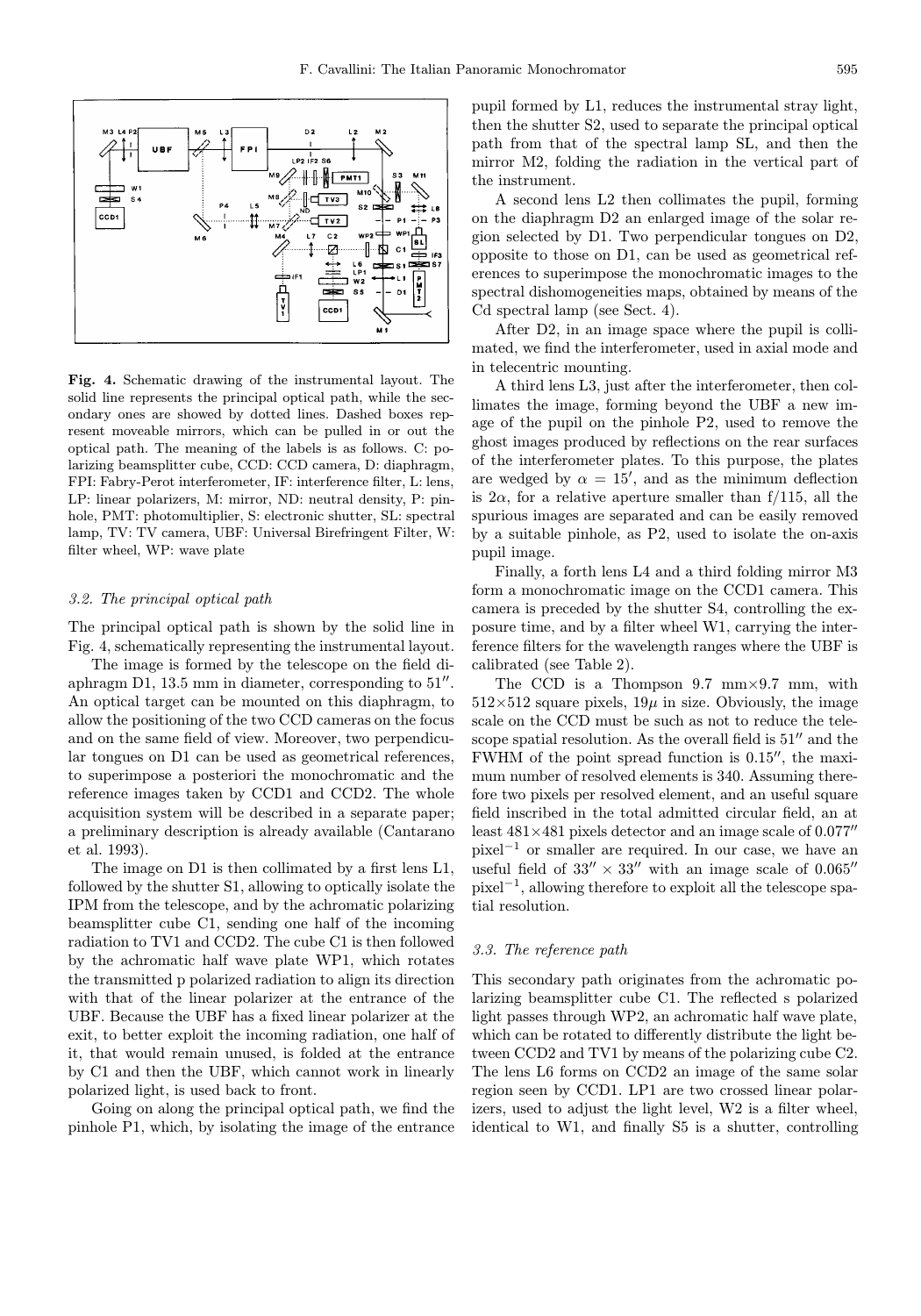| Wavelength range                                                                                   | $4600 \text{ Å} - 6800 \text{ Å}$                                                                                            |
|----------------------------------------------------------------------------------------------------|------------------------------------------------------------------------------------------------------------------------------|
| Calibrated ranges                                                                                  | 5184 Å (Mg b1), 5380 Å (C I),<br>5576 Å (Fe I), 5890 Å (Na D2),<br>6438 Å (Cd red line), 6563 Å ( $H_{\alpha}$ )<br>$+20$ Å  |
| Spectral resolving power                                                                           | $\geq$ 256 000 (FWHM $\leq$ 21.5 mÅ)<br>at $5500 \text{ Å}$                                                                  |
| Wavelength drift                                                                                   | $\leq 10$ ms <sup>-1</sup> on 10 h                                                                                           |
| Spectral homogeneity<br>(after correction)                                                         | $\pm 10$ ms <sup>-1</sup> rms                                                                                                |
| Field of view                                                                                      | 51"                                                                                                                          |
| Detectors                                                                                          | Thomson CCDs<br>$512\times512$ square pixels<br>19 $\mu$ m in size;<br>9.7 mm $\times$ 9.7 mm $\Rightarrow$ 33" $\times$ 33" |
|                                                                                                    | $A/D$ converter: 12 bit<br>Full-frame read time: 2.6 s<br>Read noise: $30 e^-$                                               |
| Image scale                                                                                        | $0.065''$ pixel <sup>-1</sup><br>$(\simeq 2$ pixels/resolved element)                                                        |
| Wavelength setting time                                                                            | $\leq 1$ s<br>(typically $\simeq$ 0.1 s)                                                                                     |
| Exposure time $(1\%$ photometric<br>precision on the continuum)                                    | $\simeq$ 0.1 s                                                                                                               |
| Acquisition rate including:<br>wavelength setting, exposure,<br>frame reading, display and storing | $\simeq 0.2$ frames s <sup>-1</sup>                                                                                          |
|                                                                                                    |                                                                                                                              |

Table 2. The Italian Panoramic Monochromator characteristics

# 3.4. The path of the spectral lamp

The spectral lamp SL is the same already described in Sect. 2.3. A macrophoto lens forms an 1:1 image of the lamp discharge tube on the pinhole P3, with the same diameter of the image of the entrance pupil, formed by L1. The two lenses L8 and the mirror M11 form then an 1:1 image of the pinhole, the position of which coincides with that of the entrance pupil, when the moveable mirror M10 is inserted on the principal optical path. In this case the FPI and the UBF see the lamp in the same way as the Sun. A second moveable mirror M5, which can be inserted on the optical path after L3, and the mirror M6 form on the pinhole P4 an enlarged image of P3. P4, as P2, removes the ghost images produced by reflections on the rear surfaces of the interferometer. The two lenses L5 form then: i) an 1:1 image of the pupil on the cathode of the photomultiplier PMT1, by M9 and the moveable mirror M7, ii) the same image in front of the color TV camera TV3, by the two moveable mirrors M7 and M8, iii) an image of the interferometer plates in front of the color TV camera TV2.

PMT1 is preceded by the two crossed linear polarizers LP2, to adjust the light level, by the interference filter IF2  $(\lambda = 6438 \text{ Å}, \text{FWHM} = 50 \text{ Å})$  to isolate the Cd red line, and by the shutter S6. PMT1, which permits the measurement of the wavelength drift of the interferometer, is used together with the reference photomultiplier PMT2, which, via a fiber optic, sees the Cd line through the interference filter IF3, equal to IF2.

The TV3 camera can be used to verify and, if necessary, to adjust the orthogonality between the optical path and the interferometer plates. To this purpose, TV3 can show the entrance or the spectral lamp pupil, by pulling the moveable mirror M10 in or out the optical path. To compensate the much different luminosity of the two images, the neutral density ND is automatically inserted in front of the macrophoto lens, mounted on TV3, when the entrance pupil is shown. A double cross hair generator allows to verify on a TV monitor the relative position of the two pupil images, and by acting on the mirror M11, it is possible to move the lamp pupil until the two images coincide. When this condition is verified, if the interferometer plates and the optical path are not orthogonal, the image of the lamp pupil, showing the inner part of the ring pattern produced by the FPI, will appear asymmetrical. In this case, by changing the orientation of the interferometer, a symmetrical image can be obtained, securing therefore the correct orthogonality.

The TV2 camera can be used to verify and, if necessary, to adjust the parallelism of the interferometer plates. To this purpose, this camera can show the FPI plates lighted by the spectral lamp radiation. For a perfect interferometer, used in telecentric mounting, the passband wavelength position should be identical on each point of the plates, the image of which, therefore, should appear

the exposure time. The CCD2 camera allows to obtain, simultaneously with CCD1, images of the same solar area on the same spectral region, but with a larger passband  $(\simeq 50 \text{ Å})$ . These *white light* images can be then used as reference and/or for destretching procedures, to correct a posteriori distortion and image motion produced by seeing.

The lens L7 then forms an image of all the admitted circular field selected by D1 on the TV camera TV1, preceded by the mirror M4, the interference filter IF1 ( $\lambda =$ 5300 Å, FWHM  $=$  50 Å) to increase the contrast, and a macrophoto lens. TV1, continuously showing the selected solar region, can be used to monitor the solar and atmospheric conditions.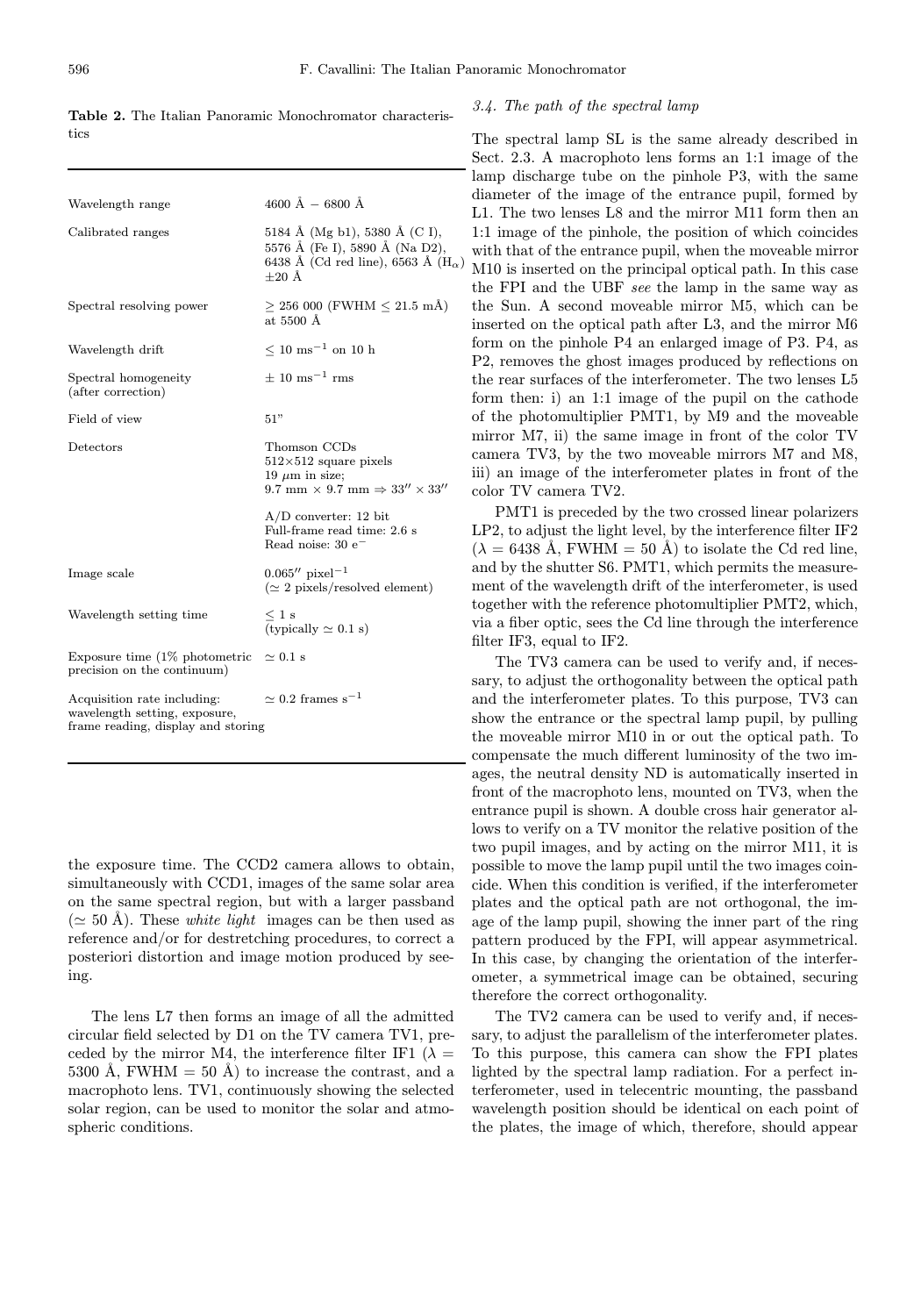homogeneous. In practice, however, in different points of the plates the interference orders will be randomly and sistematically shifted, due to flatness and parallelism errors. For this reason, the plates will appear dishomogeneous in intensity and sometimes in color, if in different points different lines emitted by the lamp coincide in wavelength with some interferometer order. By observing the plate image shown by TV2 and changing the parallelism conditions up to obtain an image as homogeneous as possible, it is easy to secure the plate parallelism with a precision better than  $\lambda/1000$ .

# 3.5. Remote controls

All the procedures which need to adjust the instrument and to verify its correct behaviour must be performed from a remote control room. To this purpose, many instrumental components are provided with actuators for a remote positioning, while three TV cameras allow to verify the correctness of the operations. In the following, these remote controls are described.

Mirror M6: it allows to center on the monitor connected to TV3 the image of the entrance pupil with respect to an electronic cross hair.

Mirror M11: it allows to obtain the coincidence between the entrance and the Cd lamp pupil, verified by the TV3 camera (see Sect. 3.4).

Mirror M3 and cube C2: they allow to center the solar image on the two CCD cameras.

Mirror M4: it allows to center on the monitor connected to TV1 the image of the observed solar region.

FPI: the interferometer is provided with two actuators which allow to rotate it around one axis, normal to the plane of Fig. 4, and around a second axis, contained on this plane and normal to the optical path. In this way it is possible to secure the correct orthogonality between the interferometer plates and the optical axis, verified by the TV2 camera (see Sect. 3.4).

CCD1 and CCD2: each one of the two CCD cameras is mounted on a motorized translation stage, allowing to obtain the correct focusing.

#### 4. Spectral dishomogeneities

As described in Sect. 2.2, as a consequence of the adopted telecentric mounting, the final focal plane is spectrally dishomogeneous, with wavelength fluctuations of the instrumental profile amounting to  $13.3 \text{ mA}$  peak to peak  $(728 \text{ ms}^{-1})$  at 5500 Å. The Cd spectral lamp, however, can be used to measure such fluctuations, allowing to account for them a posteriori.

Referring to Fig. 4, when the mirror M10 is on the optical path and M5 is out, the lens L4 forms on CCD1 an image of the diaphragm D2, lighted by the lamp radiation. A series of images taken while the interferometer is scanning the Cd red line allows then to measure on each pixel the line peak position; as reference in this case the PMT2 photomultiplier is used. By evaluating on each pixel the line wavelength shift relative to the mean on the overall field, a map of the spectral dishomogeneities is obtained. A map like this, as a sort of spectral flat field, allows then to correct the solar images for flatness and parallelism errors.

Ten maps have been sequentially obtained, and a mean error of  $\pm$  0.2 mÅ ( $\pm$  9 ms<sup>-1</sup>) in evaluating the wavelength shift has been found. We may conclude therefore that this procedure allows to measure and correct the spectral dishomogeneities of the image plane with a precision better than  $\pm 10$  ms<sup>-1</sup>.

The same maps, which can be considered as a representation of the interferometer cavity errors, can be also used to evaluate the surface accuracy. A peak to peak variation of 16 mÅ on the line position has been found, corresponding to flatness errors of  $\lambda/146$  at 5461 Å, very similar to the  $\lambda/150$  value, claimed by the manufacturer.

#### 5. Other instrumental characteristics

The more relevant instrumental characteristics are reported in Table 2, and only those up to now not examined will be discussed in this section.

Wavelength range: while for the UBF the useful wavelength range is  $4200 - 7000$  Å, and for the interferometer 4000 – 7000 Å, the IPM can be used only on the range  $4600 - 6800$  Å. This limitation is imposed by the achromatic ranges of the wave-plates and of the polarizing beemsplitter cubes.

Calibrated ranges: due to its very complex construction, the UBF shows an optical behaviour which significatively differs from the theoretical one. The calibration procedure, therefore, demands a lot of time to be performed and the use of a spectrograph with a medium-high spectral resolution. For this reason the filter has been calibrated only on six wavelength ranges, 40 Å wide, centered on lines of astrophysical interest. The range at 6438 Å has been calibrated to allow the measurement of the spectral dishomogeneities of the focal plane, but obviously it can be also used for solar observations. In principle the calibration of the UBF can be extended to other ranges, but since in this case the filter should be brought back to Arcetri, such a possibility will be re-examinated only in the future.

Field of view: in telecentric mounting the maximum obtainable angular field  $\beta$  linearly depends on the allowed incidence angle  $\theta$  (see Paper I):

$$
\beta = \theta \, \Phi_{\rm FPI} / \Phi_{\rm TEL} \tag{16}
$$

where  $\Phi_{\text{FPI}}$  and  $\Phi_{\text{TEL}}$  respectively are the interferometer and the telescope diameters. Assuming  $\theta = 17.9'$  (see Sect. 2.2),  $\Phi_{\text{FPI}} = 50$  mm and  $\Phi_{\text{TEL}} = 900$  mm, a maximum angular field  $\beta = 1'$  is obtained. In practice, as not all the clear aperture of the FPI can be used, the useful angular field is  $\beta = 51''$ , which, as described in Sect. 3.2,